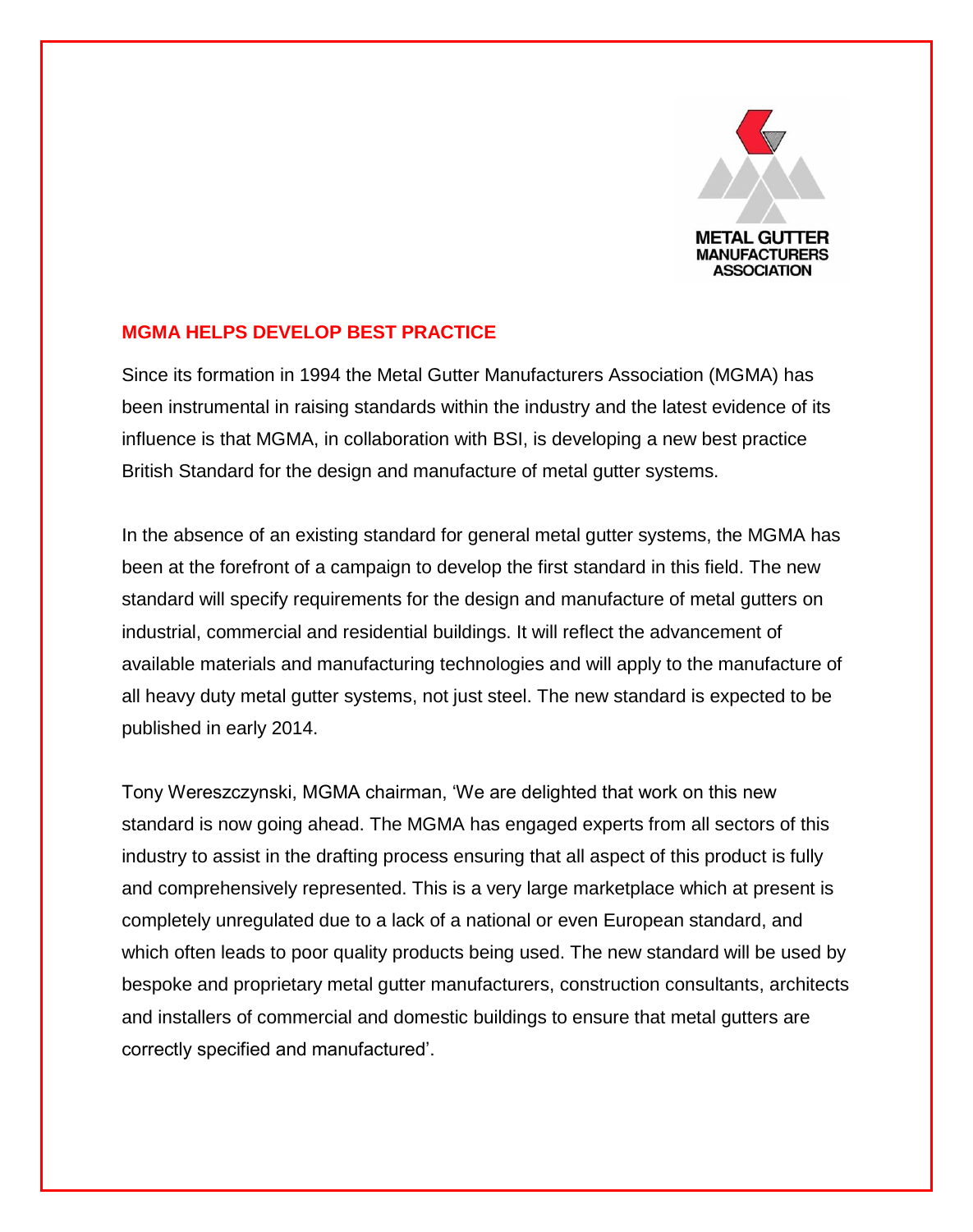The MGMA is the authority on metal gutter systems and plays an influential part in the raising of standards in building materials specification. In addition to developing a performance specification for steel gutters MGMA, again in collaboration with the British Standards Institute, introduced BS 8530:2010, a new national standard for traditional UK historic styles of aluminium gutters.

This standard covers traditional cast and extruded aluminium gutters and fittings, together with extruded aluminium rainwater pipes with cast aluminium sockets and fittings. The standard will ensure that the integrity and quality of the UK's traditional gutter styles are protected for use on the refurbishment of the country's historic buildings as well as for use on retro-style new buildings in keeping with British architectural heritage.



*Traditional Moulded Ogee gutter system installed at the BRE Innovation Park, Watford. Image courtesy of Alutec* 

In a further initiative to improve both knowledge and standards within the industry, the MGMA has published a series of data sheets designed to educate specifiers, contractors and home owners, about the type of metal gutter systems available, their application, superior life expectancy and unrivalled value over other low cost material alternatives.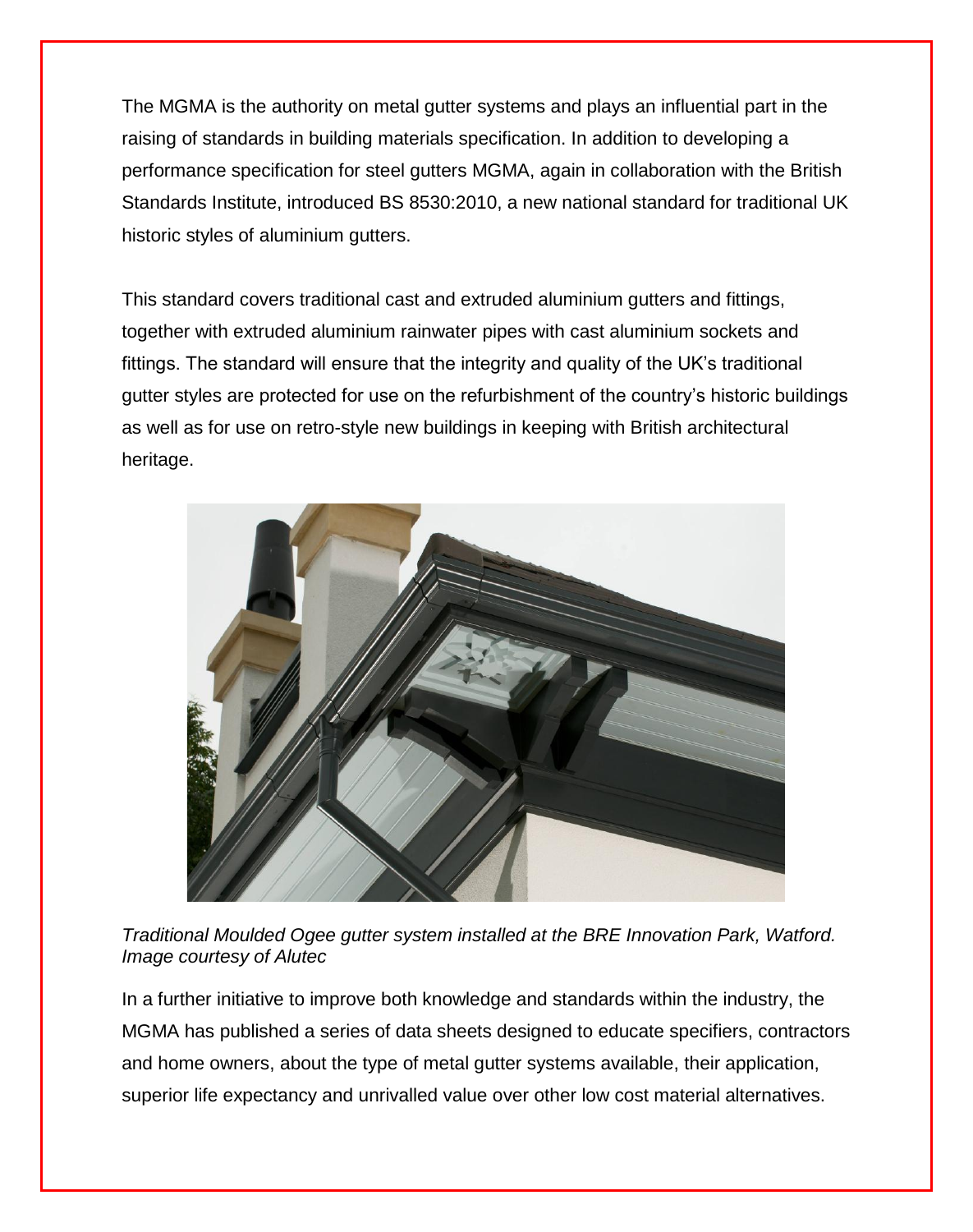The *Guidelines on Membrane Gutter Thickness* data sheet highlights the need to set an industry-wide minimum thickness criteria of 1.2mm for both steel substrates and membrane which is required in order to negate the risk of abrasion to the membrane, caused by the foot traffic necessary to maintain the gutters after installation. The new guidelines issued by MGMA will help to minimise the risks associated with gutter maintenance and ultimately pay dividends.

Two new features have been added to the web site to simplify the metal gutter specification process. A product matrix has been designed to help specifiers quickly find a suitable manufacturer for their next project. Users can select from ten different material types, including fabricated steel, cast iron, cast aluminium etc. There is also an option to select from product application type namely, non-domestic, domestic, heritage, new build and refurbishment.



*St Pancras Station cast iron hopper Image courtesy of Alumasc*